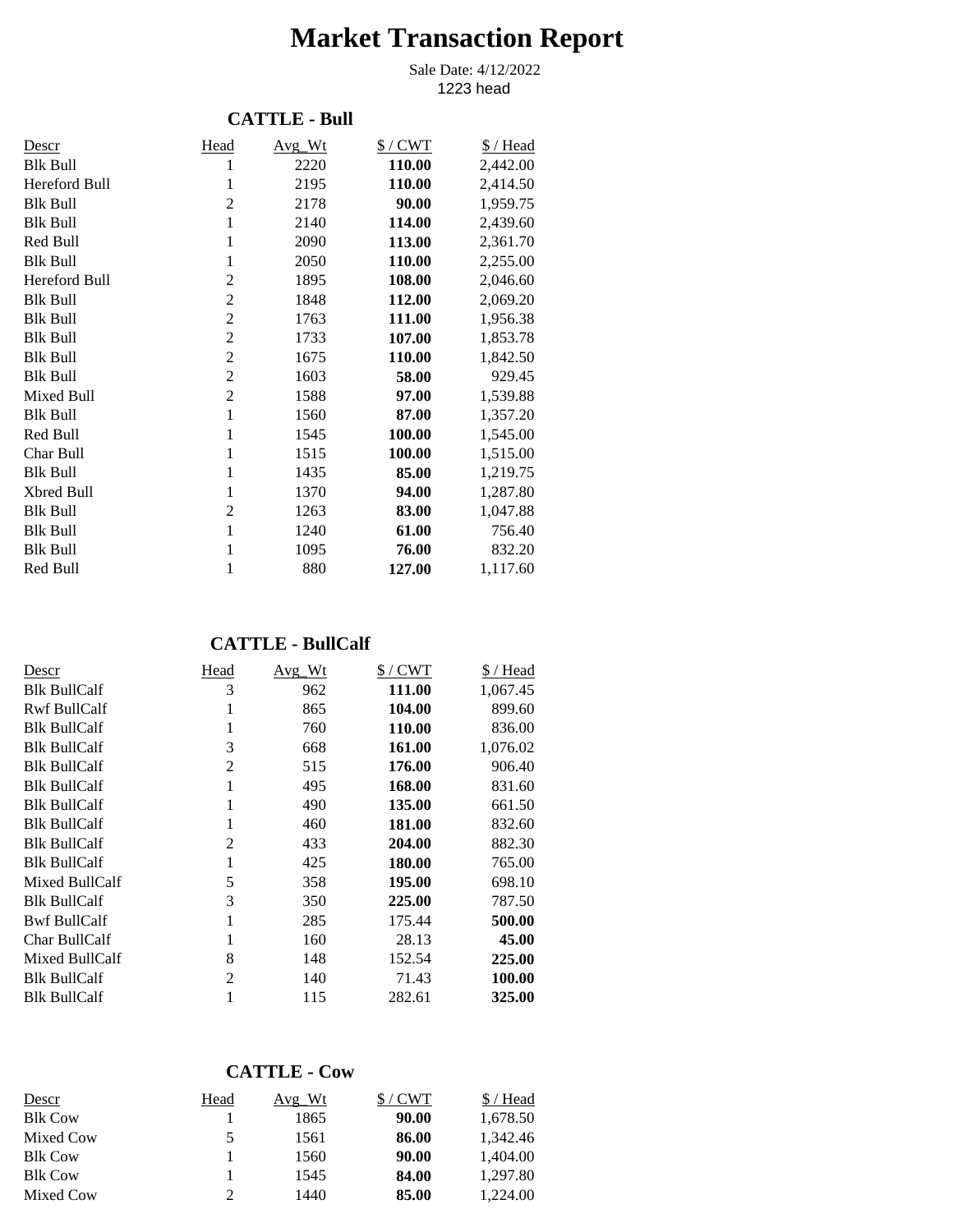| Char Cow       | $\mathbf{1}$   | 1400 | 83.00 | 1,162.00 |
|----------------|----------------|------|-------|----------|
| <b>Blk Cow</b> | $\mathbf{1}$   | 1335 | 82.00 | 1,094.70 |
| <b>Blk Cow</b> | $\overline{2}$ | 1303 | 88.00 | 1,146.20 |
| <b>Blk Cow</b> | $\mathbf{1}$   | 1270 | 86.00 | 1,092.20 |
| <b>Blk Cow</b> | $\mathbf{1}$   | 1260 | 75.00 | 945.00   |
| <b>Blk Cow</b> | 6              | 1254 | 89.00 | 1,116.21 |
| <b>Blk Cow</b> | $\mathbf{1}$   | 1240 | 72.00 | 892.80   |
| Red Cow        | 8              | 1232 | 85.00 | 1,047.09 |
| <b>Blk Cow</b> | $\mathbf{1}$   | 1230 | 77.24 | 950.00   |
| <b>Blk Cow</b> | 8              | 1229 | 82.50 | 1,013.72 |
| <b>Blk Cow</b> | $\tau$         | 1215 | 78.50 | 953.77   |
| <b>Blk Cow</b> | $\mathbf{1}$   | 1210 | 63.00 | 762.30   |
| <b>Bwf Cow</b> | $\mathbf{1}$   | 1190 | 80.00 | 952.00   |
| <b>Blk Cow</b> | $\overline{7}$ | 1187 | 75.50 | 896.29   |
| <b>Blk Cow</b> | $\mathbf{1}$   | 1165 | 77.00 | 897.05   |
| <b>Blk Cow</b> | $\mathbf{1}$   | 1135 | 77.00 | 873.95   |
| <b>Blk Cow</b> | $\mathbf{1}$   | 1105 | 83.00 | 917.15   |
| <b>Blk Cow</b> | $\mathbf{1}$   | 1075 | 84.00 | 903.00   |
| Red Cow        | $\mathbf{1}$   | 1065 | 75.00 | 798.75   |
| <b>Blk Cow</b> | $\overline{c}$ | 1035 | 64.00 | 662.40   |
| <b>Bwf Cow</b> | $\mathbf{1}$   | 1025 | 76.00 | 779.00   |
| Hereford Cow   | 1              | 1000 | 76.00 | 760.00   |
| <b>Blk Cow</b> | $\overline{2}$ | 1000 | 66.00 | 660.00   |
| Char Cow       | $\overline{c}$ | 995  | 92.00 | 915.40   |
| Xbred Cow      | $\overline{2}$ | 983  | 64.00 | 628.80   |
| <b>Blk Cow</b> | $\mathbf{1}$   | 980  | 87.00 | 852.60   |
| <b>Blk Cow</b> | $\mathbf{1}$   | 950  | 75.00 | 712.50   |
| <b>Blk Cow</b> | 1              | 910  | 74.00 | 673.40   |
| Mixed Cow      | 3              | 900  | 60.00 | 540.00   |
| Red Cow        | $\mathbf{1}$   | 875  | 61.00 | 533.75   |
| <b>Blk Cow</b> | 1              | 760  | 30.00 | 228.00   |
| <b>Blk Cow</b> | 1              | 710  | 78.00 | 553.80   |
|                |                |      |       |          |

## **CATTLE - HfrCalf**

| Descr              | Head           | Avg Wt | $$/$ CWT | \$/Head |
|--------------------|----------------|--------|----------|---------|
| Mixed HfrCalf      | 5              | 609    | 145.00   | 883.05  |
| Char HfrCalf       | 1              | 595    | 146.00   | 868.70  |
| <b>Blk HfrCalf</b> | 3              | 558    | 153.00   | 854.25  |
| <b>Blk HfrCalf</b> | 1              | 475    | 145.00   | 688.75  |
| <b>Blk HfrCalf</b> | 2              | 448    | 164.00   | 733.90  |
| Mixed HfrCalf      | 3              | 432    | 161.00   | 694.98  |
| Xbred HfrCalf      | 1              | 430    | 124.00   | 533.20  |
| <b>Blk HfrCalf</b> | $\overline{c}$ | 398    | 170.00   | 675.75  |
| Mixed HfrCalf      | 1              | 381    | 164.00   | 624.84  |
| Mixed HfrCalf      |                | 381    | 174.00   | 662.19  |
| Mixed HfrCalf      | 2              | 345    | 178.00   | 614.10  |
| Mixed HfrCalf      | 2              | 338    | 178.00   | 600.75  |
| <b>Blk HfrCalf</b> | 2              | 258    | 180.00   | 463.50  |
| Rwf HfrCalf        | 1              | 185    | 256.76   | 475.00  |
| <b>Blk HfrCalf</b> | 4              | 168    | 223.88   | 375.00  |
| <b>Bwf HfrCalf</b> |                | 130    | 288.46   | 375.00  |

## **CATTLE - HfrYrl**

| Descr        | Head | Avg Wt | $$/$ CWT | \$/Head  |
|--------------|------|--------|----------|----------|
| Mixed HfrYrl | 4    | 928    | 128.00   | 1.187.20 |
| Blk HfrYrl   | 6    | 847    | 130.00   | 1.100.67 |
| Mixed HfrYrl | h    | 808    | 128.00   | 1.034.67 |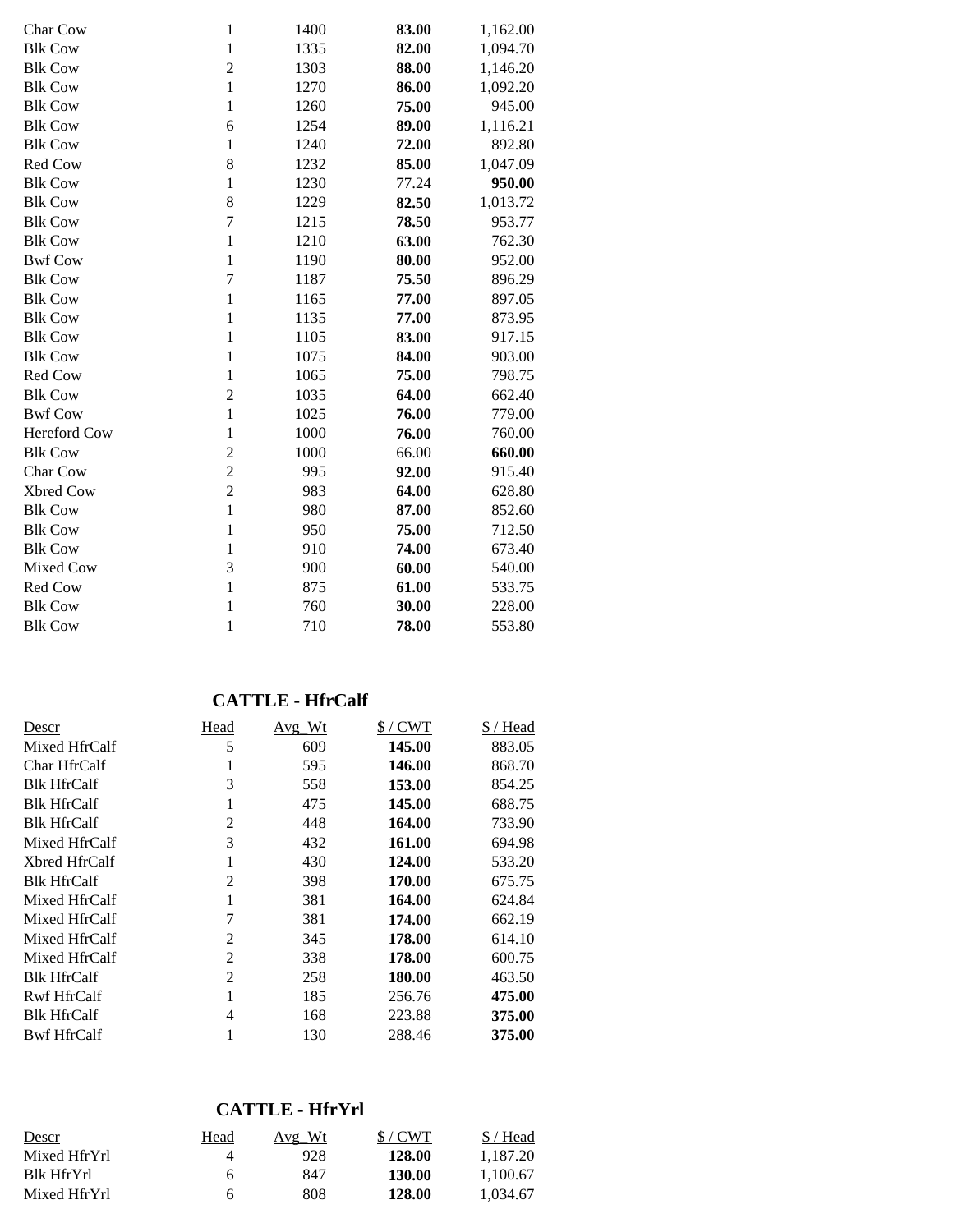| Bwf HfrYrl        | $\overline{c}$ | 785 | 103.00 | 808.55   |
|-------------------|----------------|-----|--------|----------|
| <b>Blk HfrYrl</b> | $\overline{c}$ | 770 | 132.00 | 1,016.40 |
| Xbred HfrYrl      | $\mathbf{1}$   | 760 | 131.00 | 995.60   |
| Mixed HfrYrl      | 21             | 757 | 138.00 | 1,044.86 |
| <b>Blk HfrYrl</b> | $\mathbf{1}$   | 745 | 142.00 | 1,057.90 |
| Mixed HfrYrl      | 3              | 738 | 140.00 | 1,033.67 |
| Rwf HfrYrl        | $\overline{c}$ | 738 | 134.50 | 991.94   |
| Mixed HfrYrl      | 12             | 734 | 141.00 | 1,035.18 |
| <b>Blk HfrYrl</b> | $\mathbf{1}$   | 730 | 144.00 | 1,051.20 |
| <b>Blk HfrYrl</b> | $\mathbf{1}$   | 715 | 150.00 | 1,072.50 |
| Char HfrYrl       | $\mathbf{1}$   | 715 | 63.00  | 450.45   |
| Red HfrYrl        | 11             | 711 | 143.00 | 1,017.25 |
| Xbred HfrYrl      | $\overline{2}$ | 690 | 105.00 | 724.50   |
| <b>Blk HfrYrl</b> | 14             | 688 | 141.00 | 969.38   |
| <b>Blk HfrYrl</b> | $\overline{4}$ | 683 | 141.00 | 962.33   |
| <b>Blk HfrYrl</b> | 8              | 676 | 140.00 | 946.75   |
| <b>Blk HfrYrl</b> | $\mathbf{1}$   | 645 | 147.00 | 948.15   |
| Mixed HfrYrl      | 4              | 596 | 153.00 | 912.26   |
| Red HfrYrl        | 6              | 587 | 167.00 | 979.73   |
| Red HfrYrl        | $\overline{c}$ | 578 | 154.00 | 889.35   |
| Red HfrYrl        | 5              | 574 | 187.00 | 1,073.38 |
| Red HfrYrl        | 6              | 571 | 170.00 | 970.42   |
| Mixed HfrYrl      | $\overline{c}$ | 555 | 140.00 | 777.00   |
| <b>Blk HfrYrl</b> | 3              | 522 | 125.00 | 652.08   |
| <b>Blk HfrYrl</b> | 15             | 521 | 170.00 | 885.70   |
| <b>Blk HfrYrl</b> | 3              | 520 | 168.00 | 873.60   |
| Xbred HfrYrl      | $\overline{c}$ | 518 | 87.50  | 452.81   |
| <b>Blk HfrYrl</b> | $\mathbf{1}$   | 497 | 163.00 | 810.11   |
| <b>Blk HfrYrl</b> | 10             | 497 | 173.00 | 859.46   |
| Mixed HfrYrl      | $\overline{2}$ | 493 | 169.00 | 832.33   |
| Mixed HfrYrl      | 15             | 489 | 158.00 | 773.15   |
| <b>Blk HfrYrl</b> | $\overline{2}$ | 470 | 171.00 | 803.70   |
| Mixed HfrYrl      | 5              | 461 | 175.00 | 806.75   |
| <b>Blk HfrYrl</b> | $\overline{2}$ | 450 | 169.00 | 760.50   |
| <b>Blk HfrYrl</b> | 10             | 438 | 180.00 | 787.50   |
| Mixed HfrYrl      | 11             | 435 | 178.00 | 773.49   |
| <b>Blk HfrYrl</b> | 7              | 429 | 165.00 | 707.14   |
| <b>Blk HfrYrl</b> | 3              | 413 | 178.00 | 735.73   |
| <b>Bwf HfrYrl</b> | $\overline{c}$ | 393 | 175.00 | 686.88   |
| <b>Blk HfrYrl</b> | 6              | 385 | 179.00 | 689.15   |
| Mixed HfrYrl      | 9              | 358 | 182.00 | 652.17   |
| <b>Blk HfrYrl</b> | $\mathbf{1}$   | 345 | 175.00 | 603.75   |
| <b>Blk HfrYrl</b> | $\mathbf{1}$   | 300 | 141.67 | 425.00   |

## **CATTLE - Pair**

| Descr             | Head | $Avg_Wt$ | $$/$ CWT | \$/Head  |
|-------------------|------|----------|----------|----------|
| Mixed PAIR        |      | 1425     | 91.23    | 1,300.00 |
| <b>BIK PAIR</b>   |      | 1255     | 79.68    | 1,000.00 |
| <b>Xbred PAIR</b> |      | 1045     | 57.42    | 600.00   |
| <b>Xbred PAIR</b> |      | 1045     | 62.20    | 650.00   |
| Red PAIR          |      | 880      | 125.00   | 1,100.00 |
| <b>BIK PAIR</b>   |      | 835      | 95.81    | 800.00   |
| Mixed PAIR        |      | 780      | 64.10    | 500.00   |
| <b>Xbred PAIR</b> |      | 740      | 121.62   | 900.00   |
| <b>Xbred PAIR</b> |      | 725      | 62.07    | 450.00   |
|                   |      |          |          |          |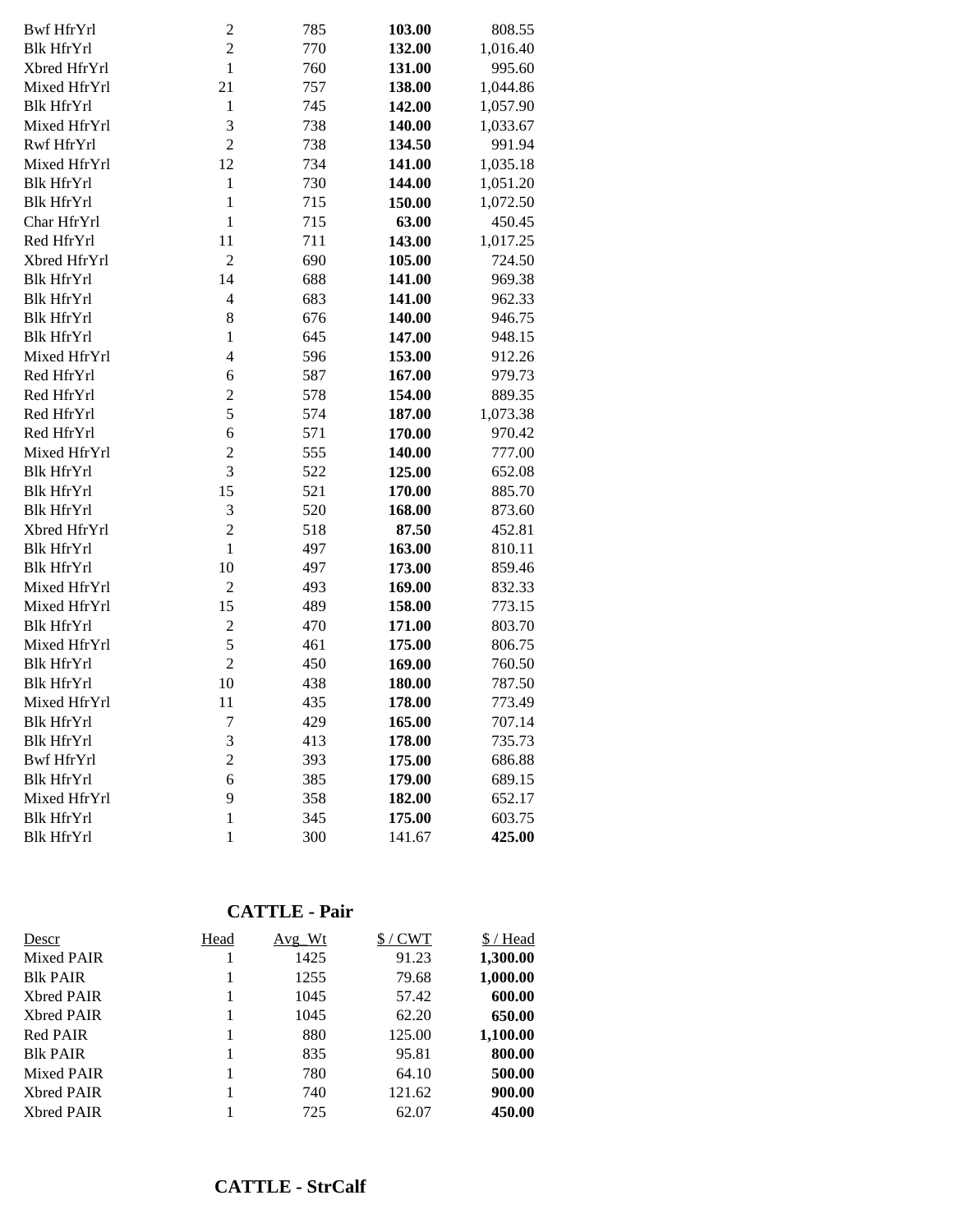| Descr              | Head | Avg Wt | $$/$ CWT | \$/Head  |
|--------------------|------|--------|----------|----------|
| Mixed StrCalf      | 5    | 598    | 170.00   | 1,016.60 |
| <b>Blk StrCalf</b> | 3    | 578    | 166.00   | 960.03   |
| Mixed StrCalf      | 3    | 492    | 196.00   | 963.67   |
| <b>Blk StrCalf</b> |      | 480    | 191.00   | 916.80   |
| <b>Bwf StrCalf</b> | 4    | 414    | 219.00   | 906.11   |
| Mixed StrCalf      | 5    | 367    | 234.00   | 858.78   |
| <b>Blk StrCalf</b> | 3    | 308    | 219.00   | 675.25   |
| <b>Bwf StrCalf</b> |      | 260    | 230.77   | 600.00   |
| <b>Bwf StrCalf</b> |      | 195    | 294.87   | 575.00   |

# **CATTLE - StrYrl**

| <u>Descr</u>      | Head             | Avg_Wt | $$/$ CWT | \$/Head  |
|-------------------|------------------|--------|----------|----------|
| Char StrYrl       | 1                | 985    | 127.00   | 1,250.95 |
| Mixed StrYrl      | 58               | 975    | 142.00   | 1,384.13 |
| Char StrYrl       | $\mathbf{1}$     | 970    | 128.00   | 1,241.60 |
| Mixed StrYrl      | 60               | 964    | 142.10   | 1,369.84 |
| <b>Blk StrYrl</b> | $\mathbf{1}$     | 950    | 120.00   | 1,140.00 |
| <b>Blk StrYrl</b> | $\mathbf{1}$     | 895    | 90.00    | 805.50   |
| Mixed StrYrl      | 79               | 838    | 151.00   | 1,265.44 |
| Xbred StrYrl      | $\overline{2}$   | 833    | 70.00    | 582.75   |
| Red StrYrl        | $\mathbf{1}$     | 830    | 128.00   | 1,062.40 |
| Xbred StrYrl      | $\mathbf{1}$     | 830    | 100.00   | 830.00   |
| Bwf StrYrl        | $\overline{c}$   | 823    | 146.00   | 1,200.85 |
| <b>Blk StrYrl</b> | $\mathbf{1}$     | 815    | 142.00   | 1,157.30 |
| Mixed StrYrl      | 5                | 811    | 155.00   | 1,257.05 |
| Mixed StrYrl      | 24               | 797    | 150.00   | 1,195.00 |
| Mixed StrYrl      | 68               | 786    | 156.00   | 1,226.21 |
| Char StrYrl       | $\overline{2}$   | 785    | 136.00   | 1,067.60 |
| Mixed StrYrl      | 68               | 782    | 156.00   | 1,220.47 |
| Mixed StrYrl      | 68               | 780    | 156.00   | 1,216.11 |
| <b>Blk StrYrl</b> | 5                | 771    | 148.00   | 1,141.08 |
| Mixed StrYrl      | $\overline{4}$   | 766    | 155.00   | 1,187.69 |
| <b>Blk StrYrl</b> | $\mathbf{1}$     | 760    | 154.00   | 1,170.40 |
| Mixed StrYrl      | 28               | 757    | 157.00   | 1,188.15 |
| Mixed StrYrl      | 23               | 727    | 161.00   | 1,170.40 |
| <b>Blk StrYrl</b> | $\overline{4}$   | 724    | 151.00   | 1,092.86 |
| Mixed StrYrl      | 6                | 723    | 152.00   | 1,099.47 |
| Char StrYrl       | $\mathbf{1}$     | 720    | 150.00   | 1,080.00 |
| <b>Blk StrYrl</b> | $\mathbf{1}$     | 710    | 110.00   | 781.00   |
| <b>Blk StrYrl</b> | $\mathbf{1}$     | 705    | 35.00    | 246.75   |
| Xbred StrYrl      | $\mathbf{1}$     | 705    | 110.00   | 775.50   |
| <b>Blk StrYrl</b> | 3                | 700    | 161.00   | 1,127.00 |
| Mixed StrYrl      | $\overline{4}$   | 700    | 159.00   | 1,113.00 |
| Mixed StrYrl      | 5                | 697    | 150.00   | 1,045.50 |
| Xbred StrYrl      | $\mathbf{1}$     | 695    | 133.00   | 924.35   |
| <b>Blk StrYrl</b> | $\mathbf{1}$     | 685    | 69.00    | 472.65   |
| Char StrYrl       | $\mathbf{1}$     | 685    | 131.00   | 897.35   |
| Mixed StrYrl      | 3                | 683    | 145.00   | 990.83   |
| Mixed StrYrl      | 30               | 678    | 171.00   | 1,158.81 |
| <b>Bwf StrYrl</b> | $\boldsymbol{2}$ | 668    | 161.00   | 1,074.68 |
| Mixed StrYrl      | 5                | 652    | 165.00   | 1,075.80 |
| <b>Blk StrYrl</b> | $\mathbf{1}$     | 650    | 165.00   | 1,072.50 |
| Mixed StrYrl      | $\overline{4}$   | 646    | 163.00   | 1,053.39 |
| <b>Blk StrYrl</b> | $\mathbf{1}$     | 640    | 51.00    | 326.40   |
| Mixed StrYrl      | 10               | 632    | 176.00   | 1,111.44 |
| <b>Blk StrYrl</b> | $\mathbf{1}$     | 620    | 103.00   | 638.60   |
| Mixed StrYrl      | $\overline{4}$   | 608    | 139.00   | 844.43   |
| Red StrYrl        | $\mathbf{1}$     | 595    | 172.00   | 1,023.40 |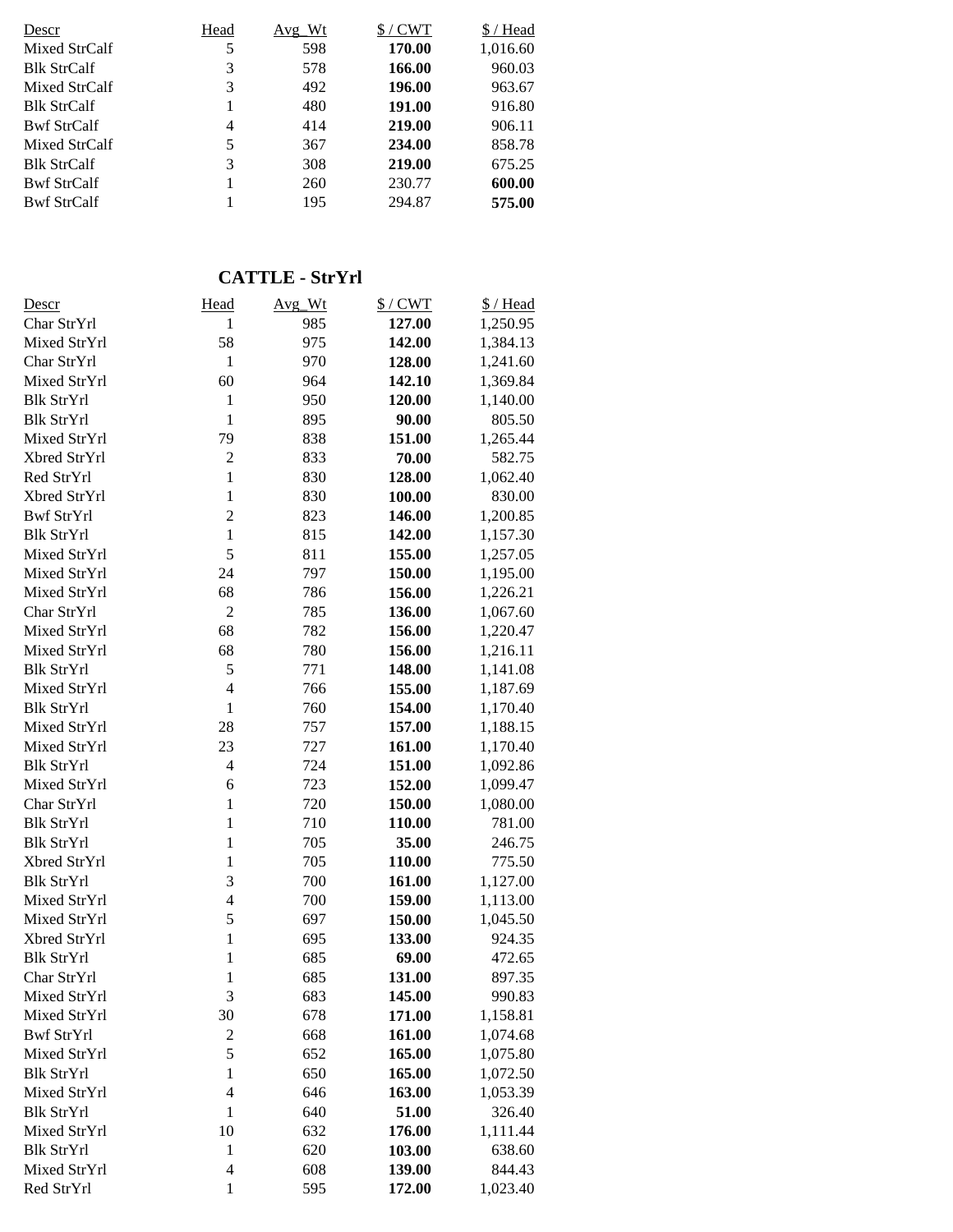| <b>Blk StrYrl</b> | $\mathbf{1}$   | 565 | 35.00  | 197.75   |
|-------------------|----------------|-----|--------|----------|
| Mixed StrYrl      | $\overline{7}$ | 564 | 191.00 | 1,076.42 |
| Mixed StrYrl      | 6              | 550 | 196.00 | 1,078.00 |
| Mixed StrYrl      | 3              | 548 | 136.00 | 745.73   |
| Mixed StrYrl      | $\overline{c}$ | 543 | 164.00 | 889.70   |
| Mixed StrYrl      | $\overline{3}$ | 537 | 188.00 | 1,008.93 |
| <b>Blk StrYrl</b> | 11             | 536 | 200.00 | 1,072.73 |
| Mixed StrYrl      | 10             | 536 | 149.00 | 797.90   |
| Mixed StrYrl      | 11             | 532 | 195.00 | 1,037.93 |
| Mixed StrYrl      | 3              | 523 | 184.00 | 962.93   |
| <b>Blk StrYrl</b> | $\overline{7}$ | 520 | 203.00 | 1,055.60 |
| <b>Blk StrYrl</b> | 3              | 517 | 196.00 | 1,012.67 |
| <b>Blk StrYrl</b> | $\mathbf{1}$   | 515 | 95.00  | 489.25   |
| Rwf StrYrl        | $\mathbf{1}$   | 495 | 107.00 | 529.65   |
| <b>Blk StrYrl</b> | $\overline{7}$ | 491 | 202.00 | 992.69   |
| <b>Blk StrYrl</b> | $\overline{c}$ | 488 | 197.00 | 960.38   |
| Mixed StrYrl      | 9              | 463 | 219.00 | 1,013.48 |
| <b>Blk StrYrl</b> | $\mathbf{1}$   | 450 | 212.00 | 954.00   |
| <b>Blk StrYrl</b> | 3              | 450 | 206.00 | 927.00   |
| Mixed StrYrl      | 9              | 446 | 211.00 | 940.12   |
| <b>Blk StrYrl</b> | 5              | 440 | 222.00 | 976.80   |
| <b>Blk StrYrl</b> | $\mathbf{1}$   | 420 | 221.00 | 928.20   |
| Mixed StrYrl      | 11             | 416 | 229.00 | 952.43   |
| Hereford StrYrl   | 8              | 414 | 191.00 | 790.26   |
| <b>Blk StrYrl</b> | $\overline{c}$ | 405 | 162.00 | 656.10   |
| Red StrYrl        | $\overline{3}$ | 402 | 228.00 | 915.80   |
| <b>Blk StrYrl</b> | $\mathbf{1}$   | 395 | 224.00 | 884.80   |
| Blk StrYrl        | $\mathbf{1}$   | 390 | 230.00 | 897.00   |
| <b>Blk StrYrl</b> | $\mathbf{1}$   | 385 | 77.00  | 296.45   |
| Blk StrYrl        | $\mathbf{1}$   | 375 | 99.00  | 371.25   |
| Blk StrYrl        | $\mathbf{1}$   | 375 | 123.00 | 461.25   |
| <b>Blk StrYrl</b> | $\overline{4}$ | 365 | 243.00 | 886.95   |
| <b>Blk StrYrl</b> | $\mathbf{1}$   | 360 | 90.00  | 324.00   |
| <b>Bwf StrYrl</b> | $\mathbf{1}$   | 355 | 236.00 | 837.80   |
| <b>Blk StrYrl</b> | 6              | 348 | 107.00 | 371.83   |
| Mixed StrYrl      | 3              | 342 | 199.00 | 679.92   |
| <b>Blk StrYrl</b> | $\mathbf{1}$   | 335 | 237.50 | 795.62   |
| <b>Blk StrYrl</b> | 3              | 330 | 240.00 | 792.00   |
| <b>Blk StrYrl</b> | $\overline{c}$ | 328 | 247.00 | 808.93   |
| <b>Blk StrYrl</b> | $\overline{2}$ | 285 | 157.89 | 450.00   |